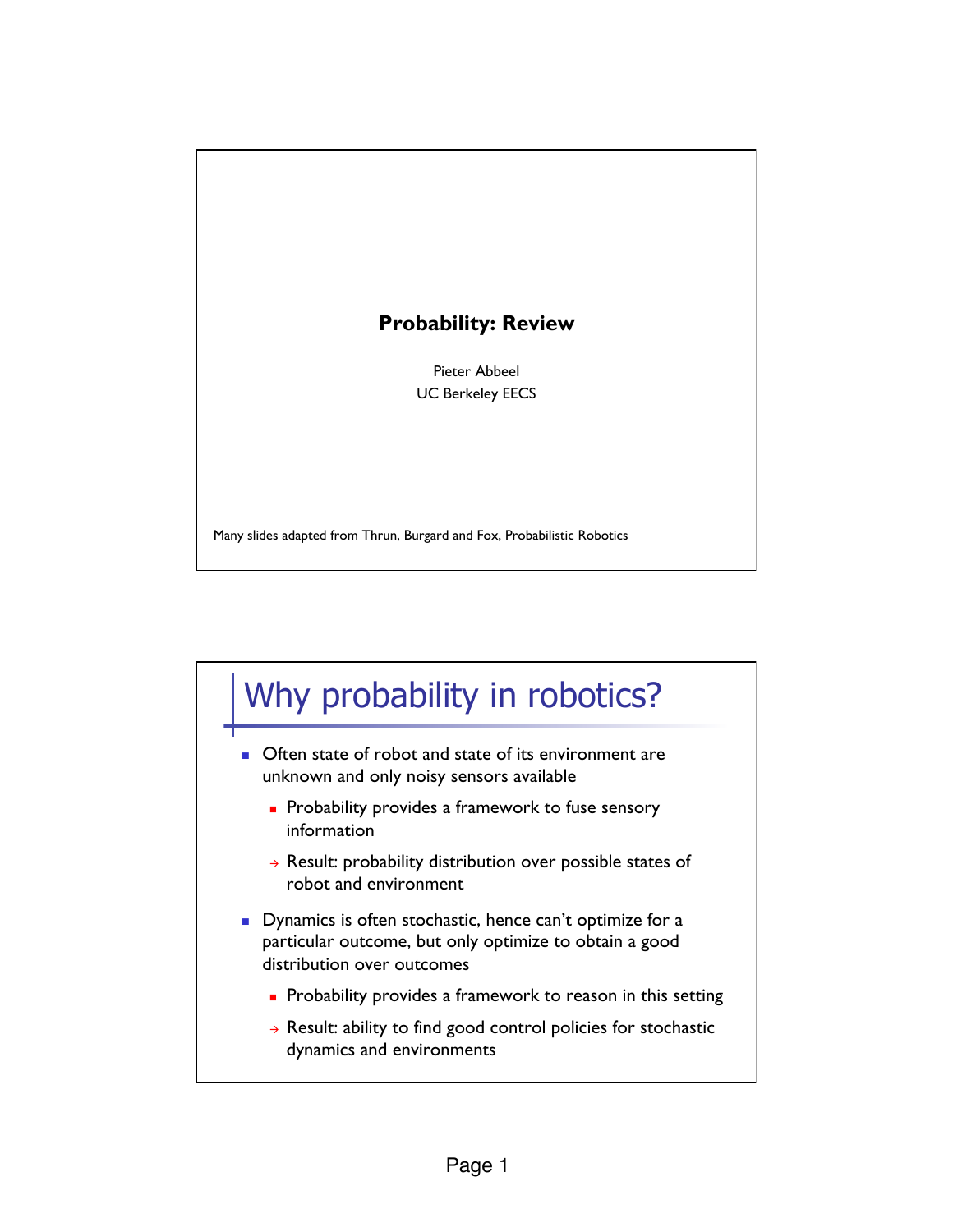

blades

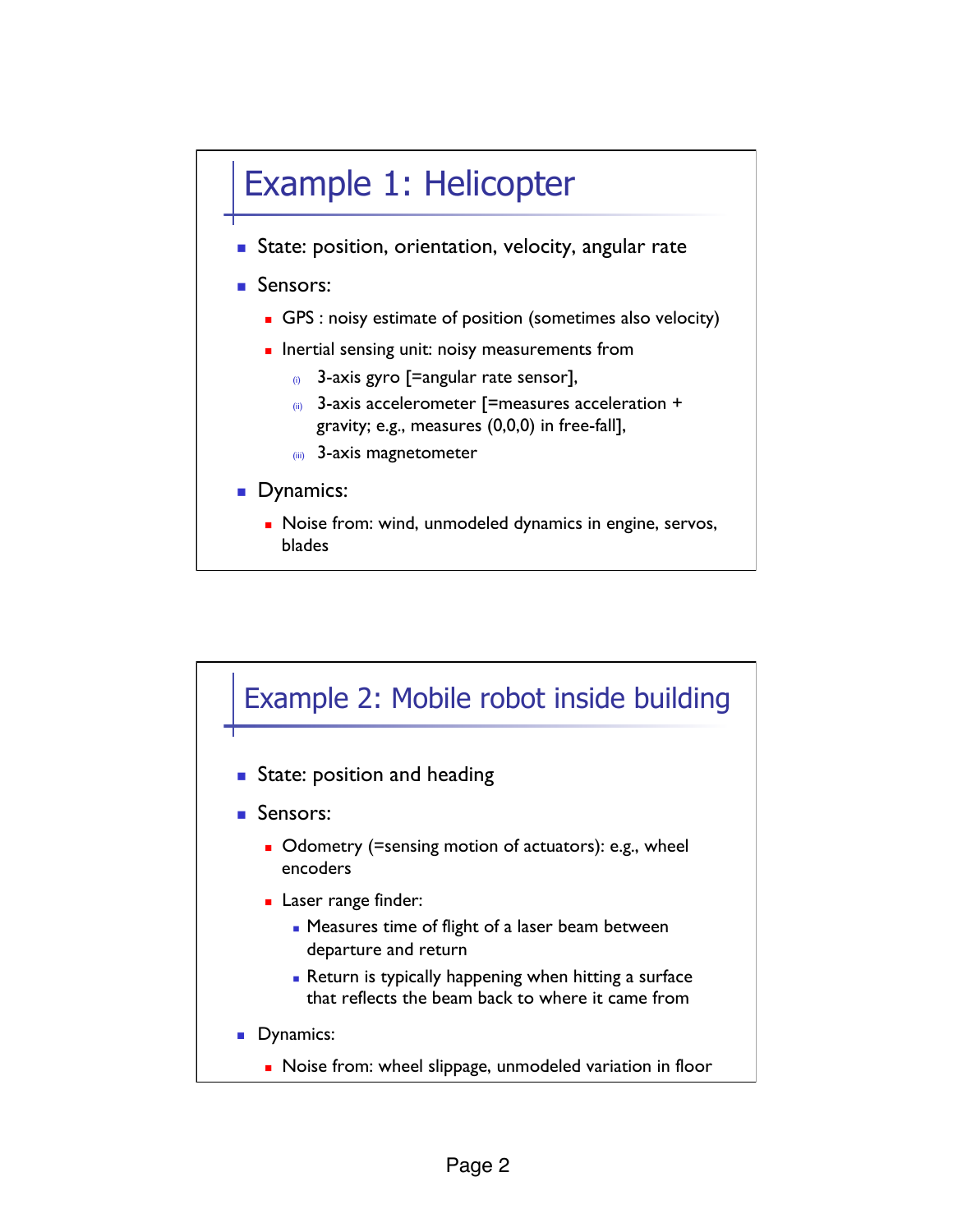Axioms of Probability Theory



- !  $Pr(\Omega) = 1$  $Pr(\phi) = 0$
- !  $Pr(A \cup B) = Pr(A) + Pr(B) - Pr(A \cap B)$

 $Pr(A)$  denotes probability that the outcome  $\omega$  is an element of the set of possible outcomes A. A is often called an event. Same for B.  $\Omega$  is the set of all possible outcomes. ϕ is the empty set.

5

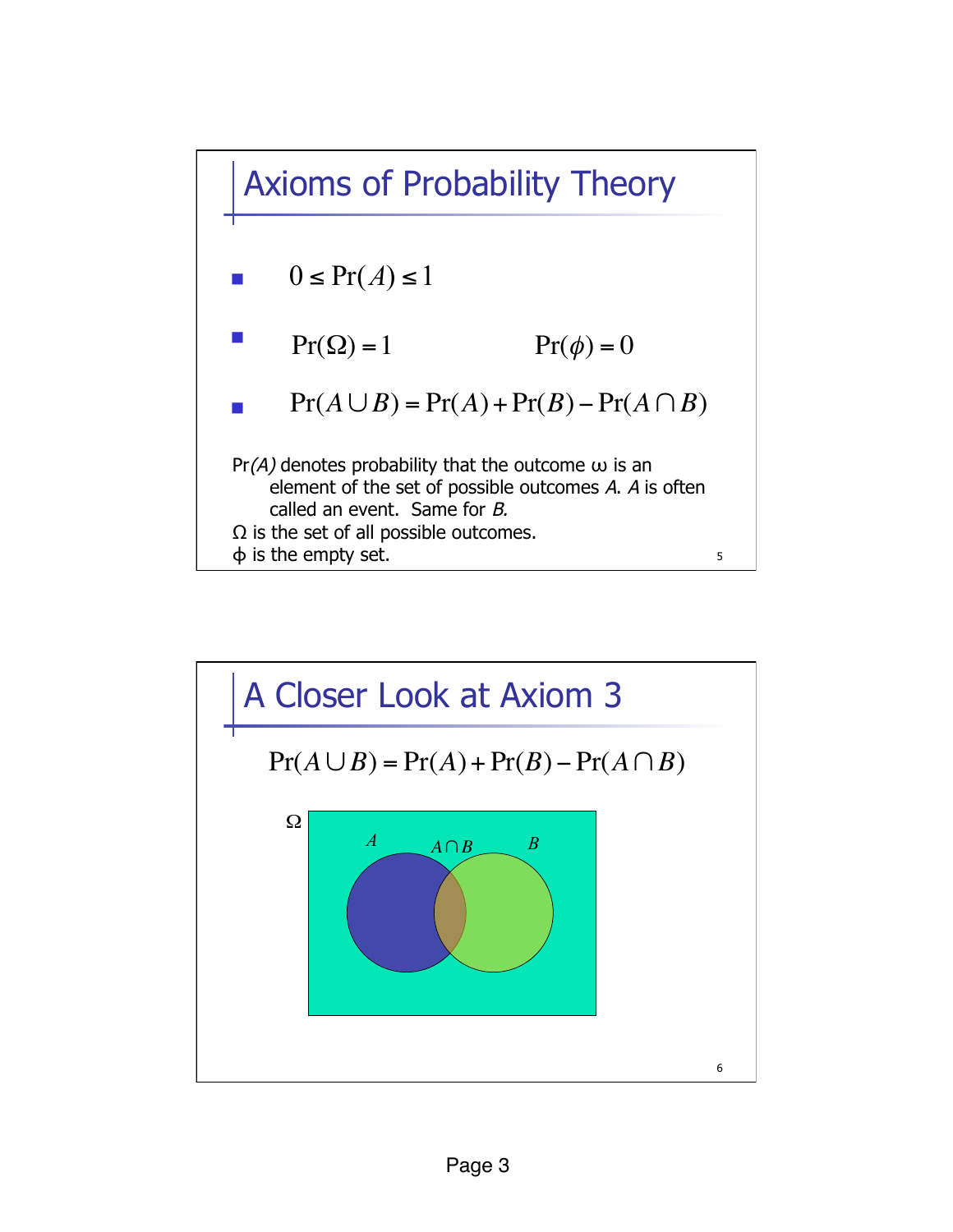## Using the Axioms

7  $Pr(A \cup (\Omega \setminus A))$  =  $Pr(A) + Pr(\Omega \setminus A) - Pr(A \cap (\Omega \setminus A))$  $Pr(\Omega)$  =  $Pr(A) + Pr(\Omega \setminus A) - Pr(\phi)$ 1 =  $\Pr(A) + \Pr(\Omega \setminus A) - 0$  $Pr(\Omega \setminus A)$  = 1- $Pr(A)$ 

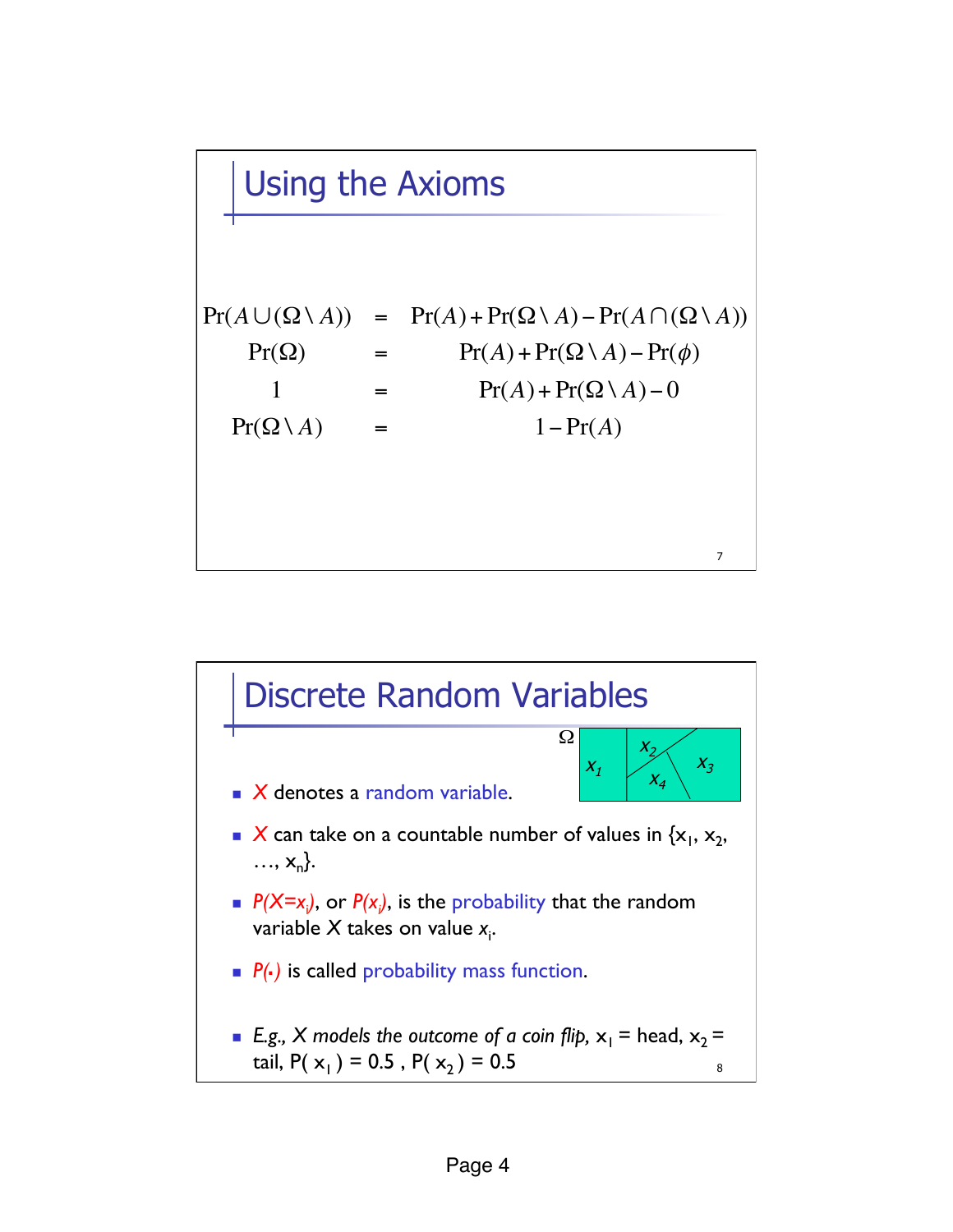

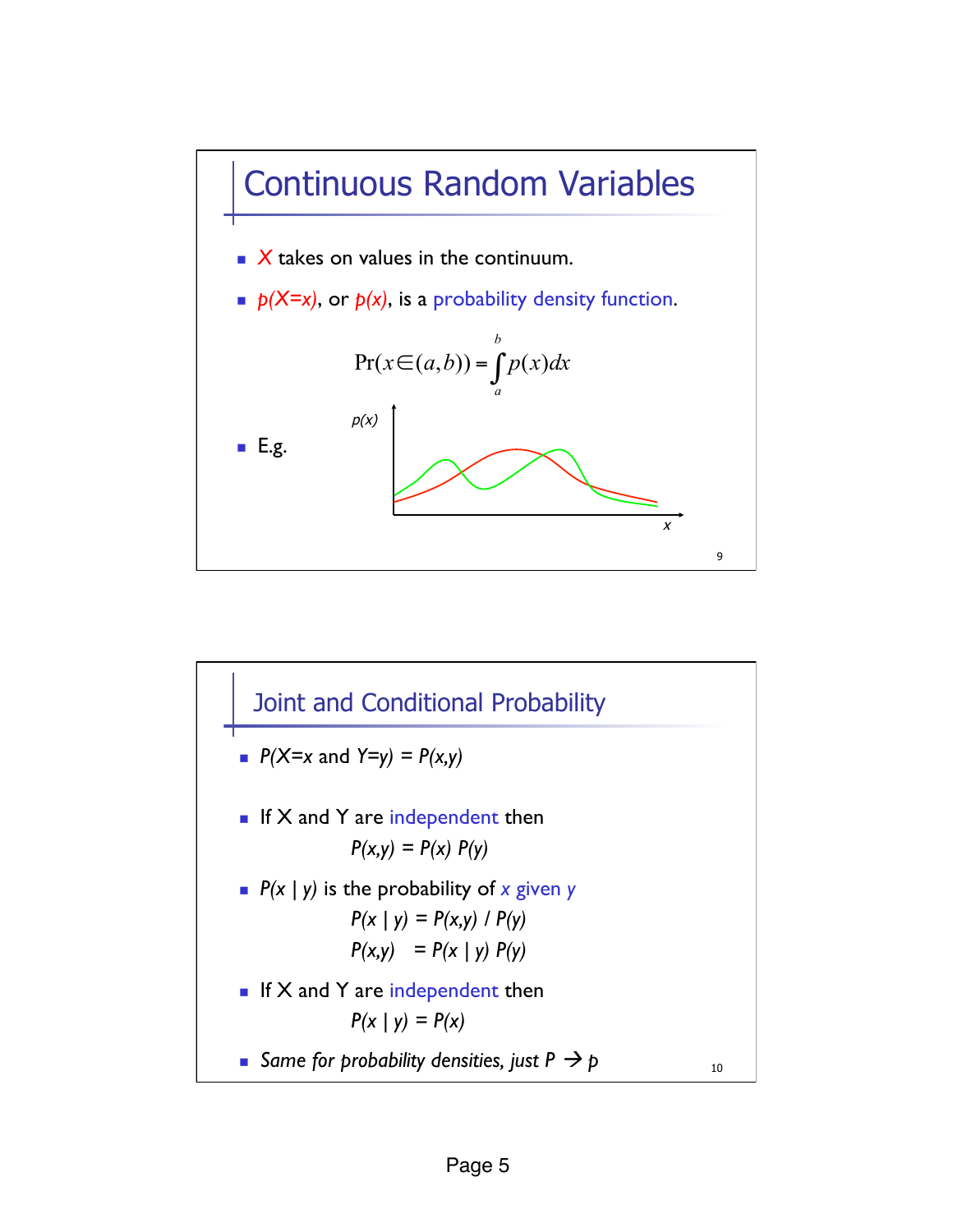| Law of Total Probability, Marginals |                                                              |
|-------------------------------------|--------------------------------------------------------------|
| <b>Discrete case</b>                | <b>Continuous case</b>                                       |
| $\sum P(x) = 1$                     | $\int p(x) dx = 1$                                           |
| $P(x) = \sum_{y} P(x, y)$           | $p(x) = \int p(x, y) dy$                                     |
|                                     | $P(x) = \sum_{y} P(x   y)P(y)$ $p(x) = \int p(x   y)p(y) dy$ |
|                                     | 11                                                           |

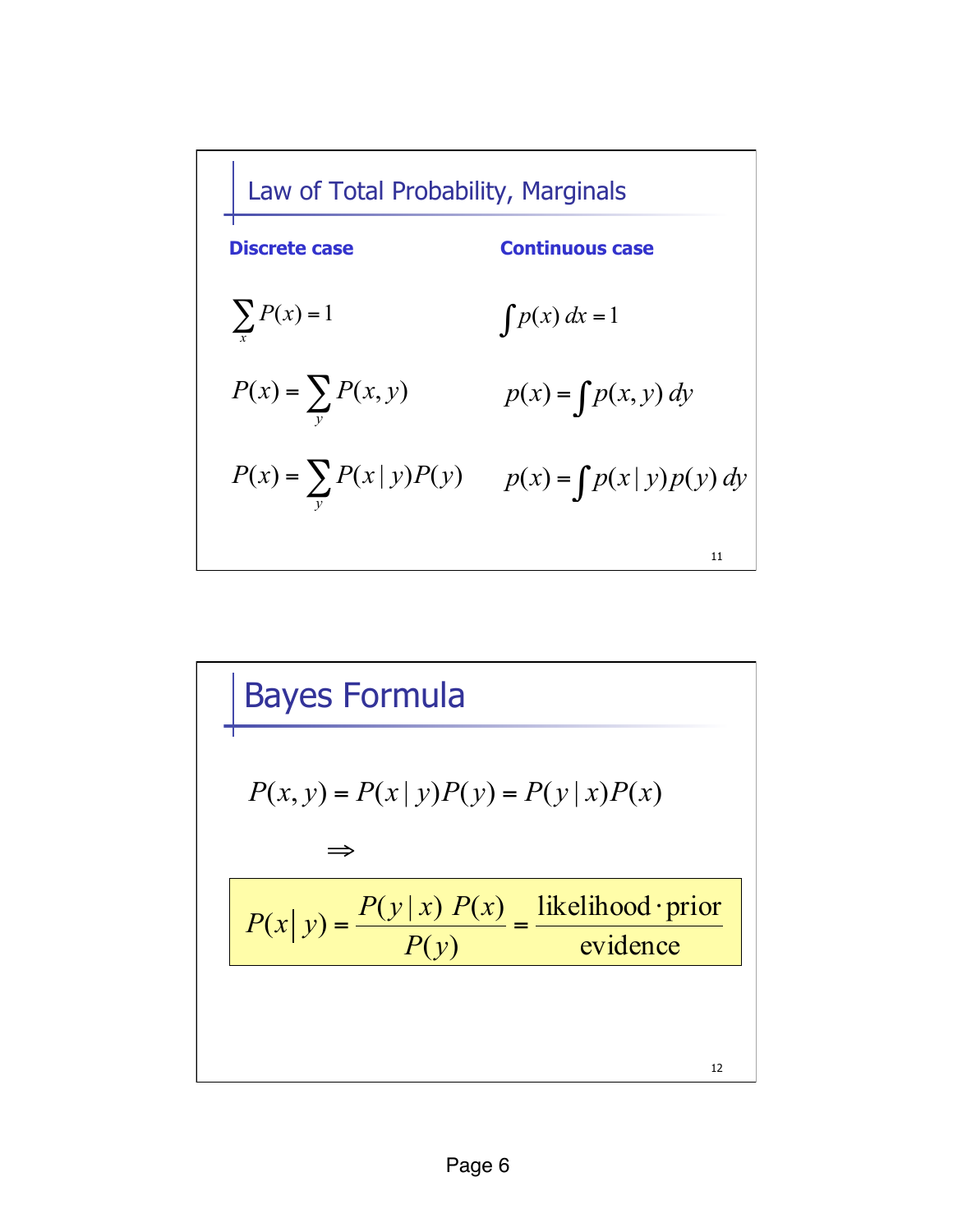### Normalization

$$
P(x | y) = \frac{P(y | x) P(x)}{P(y)} = \eta P(y | x) P(x)
$$

$$
\eta = P(y)^{-1} = \frac{1}{\sum_{x} P(y | x) P(x)}
$$

|

Algorithm:

 $\forall x : \text{aux}_{x|y} = P(y | x) P(x)$ 

$$
\eta = \frac{1}{\sum_{x} \text{aux}_{x|y}}
$$

 $\forall x : P(x | y) = \eta \text{ aux}_{x | y}$ 



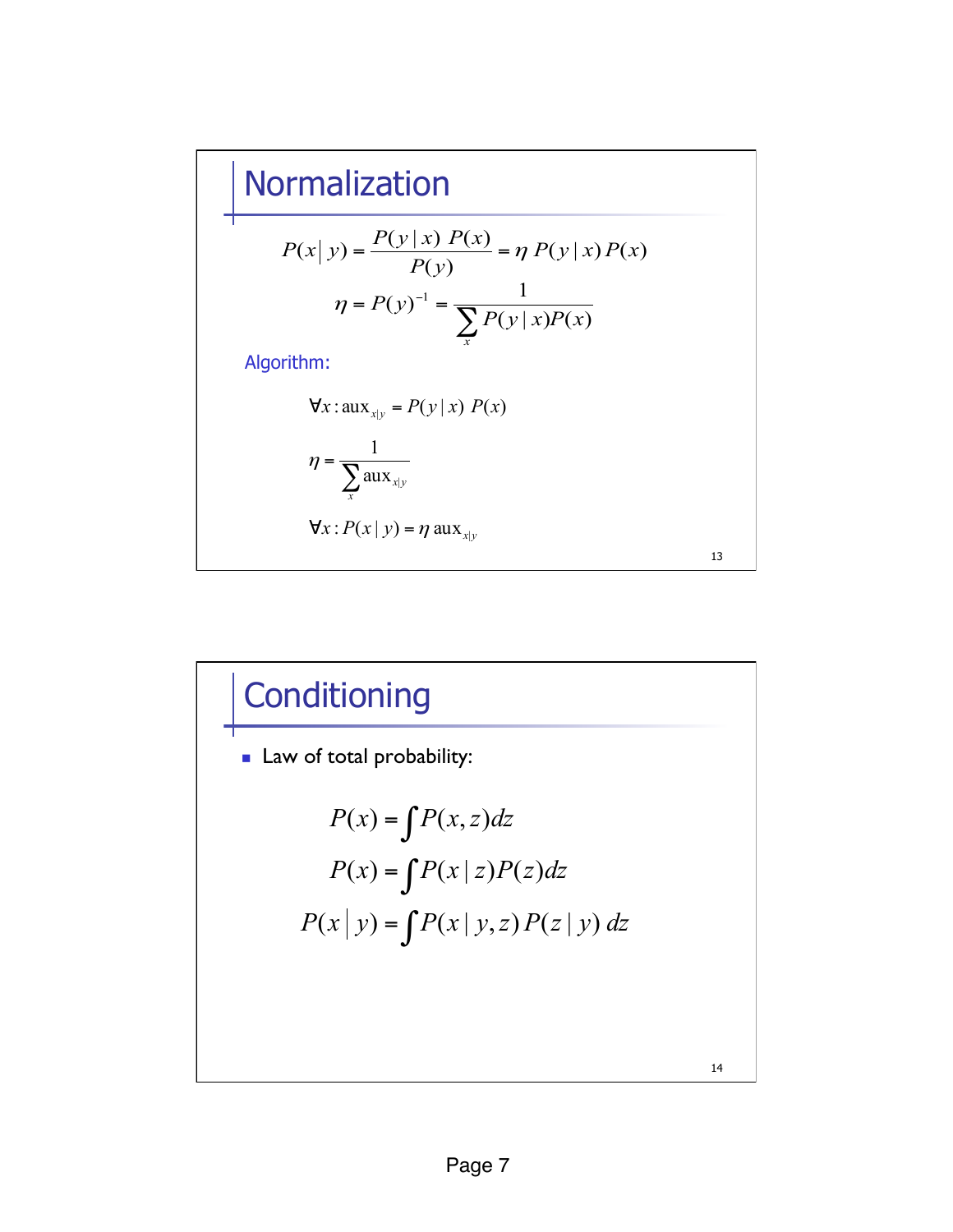Bayes Rule with Background Knowledge

$$
P(x | y, z) = \frac{P(y | x, z) P(x | z)}{P(y | z)}
$$



16

15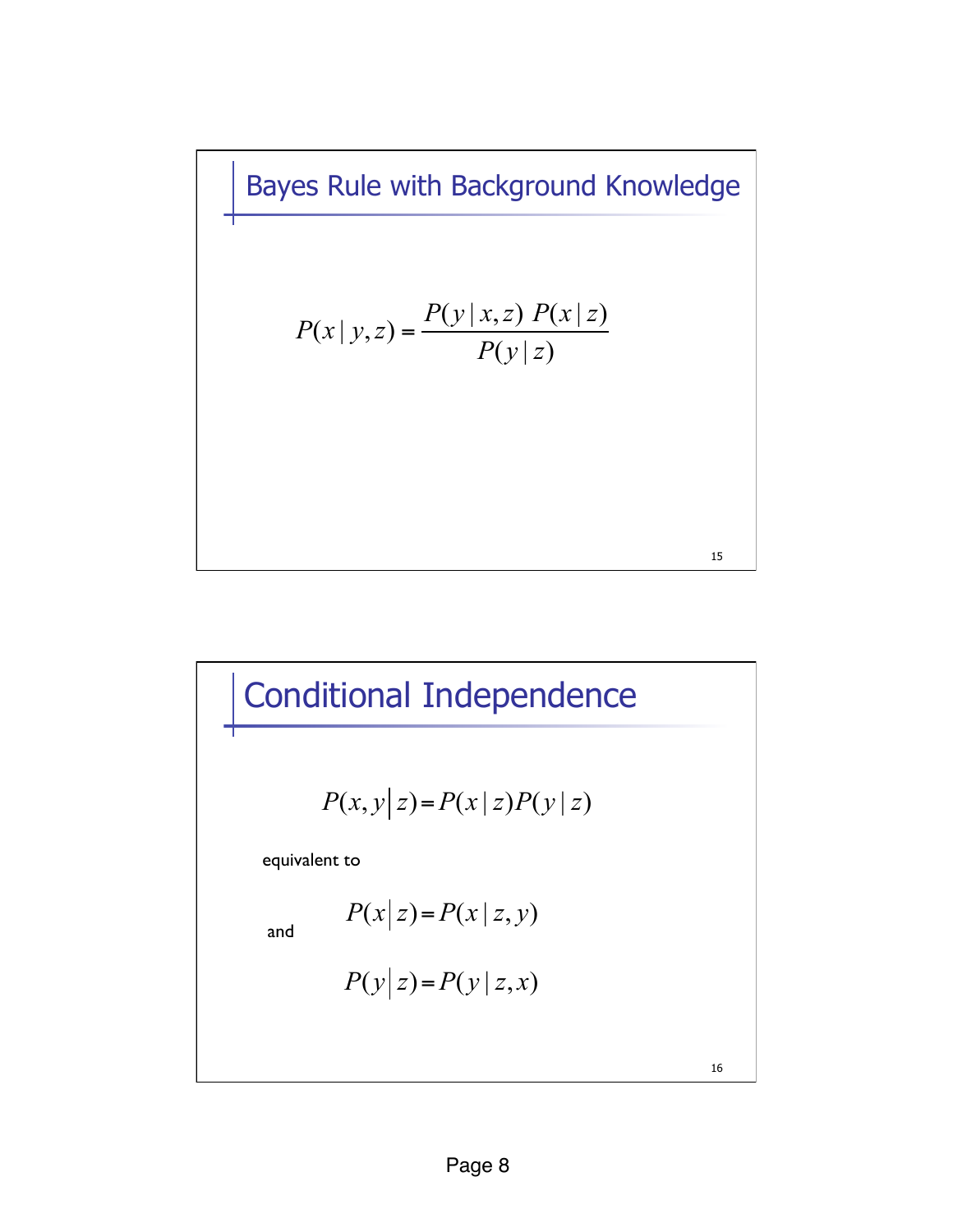

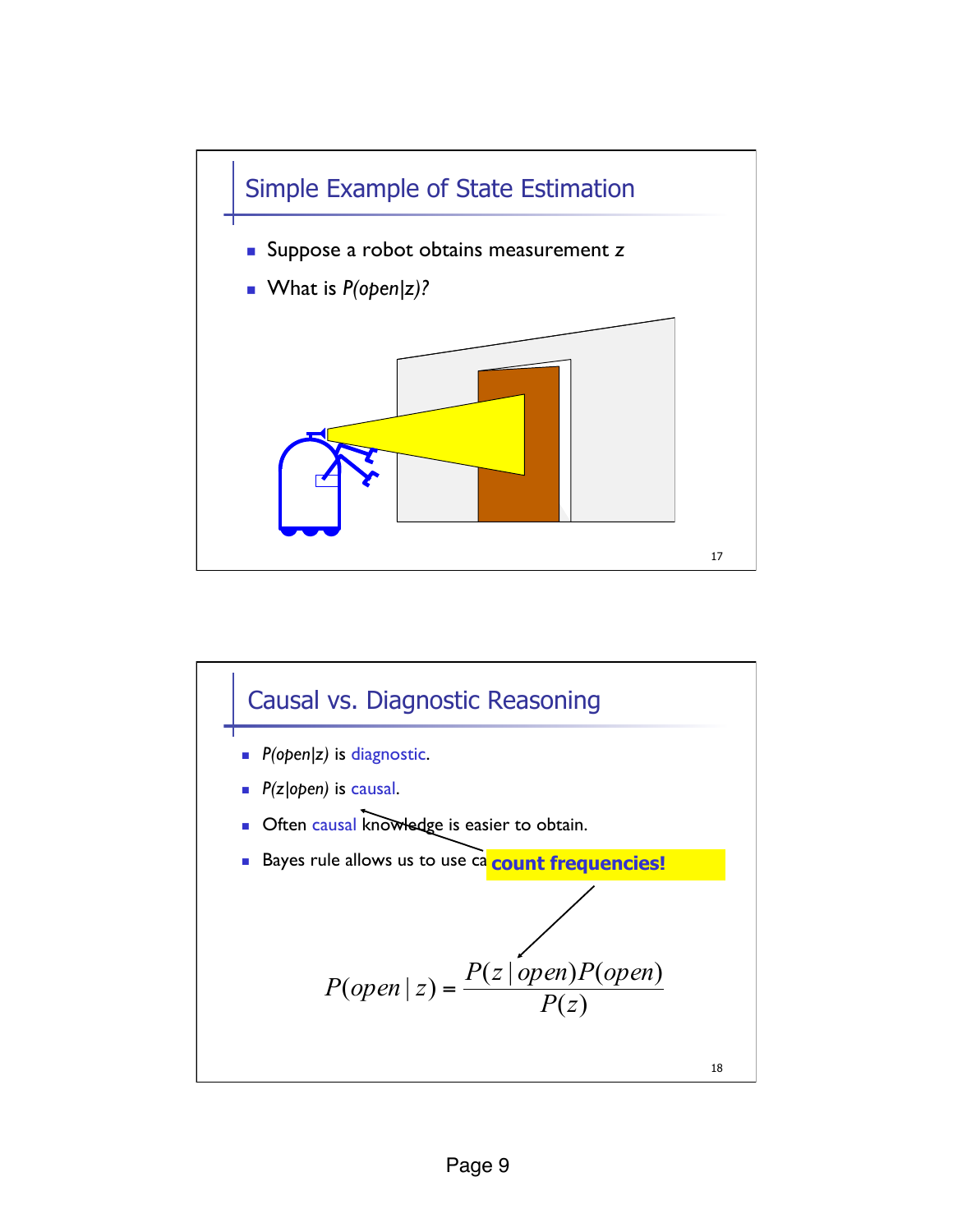#### Example



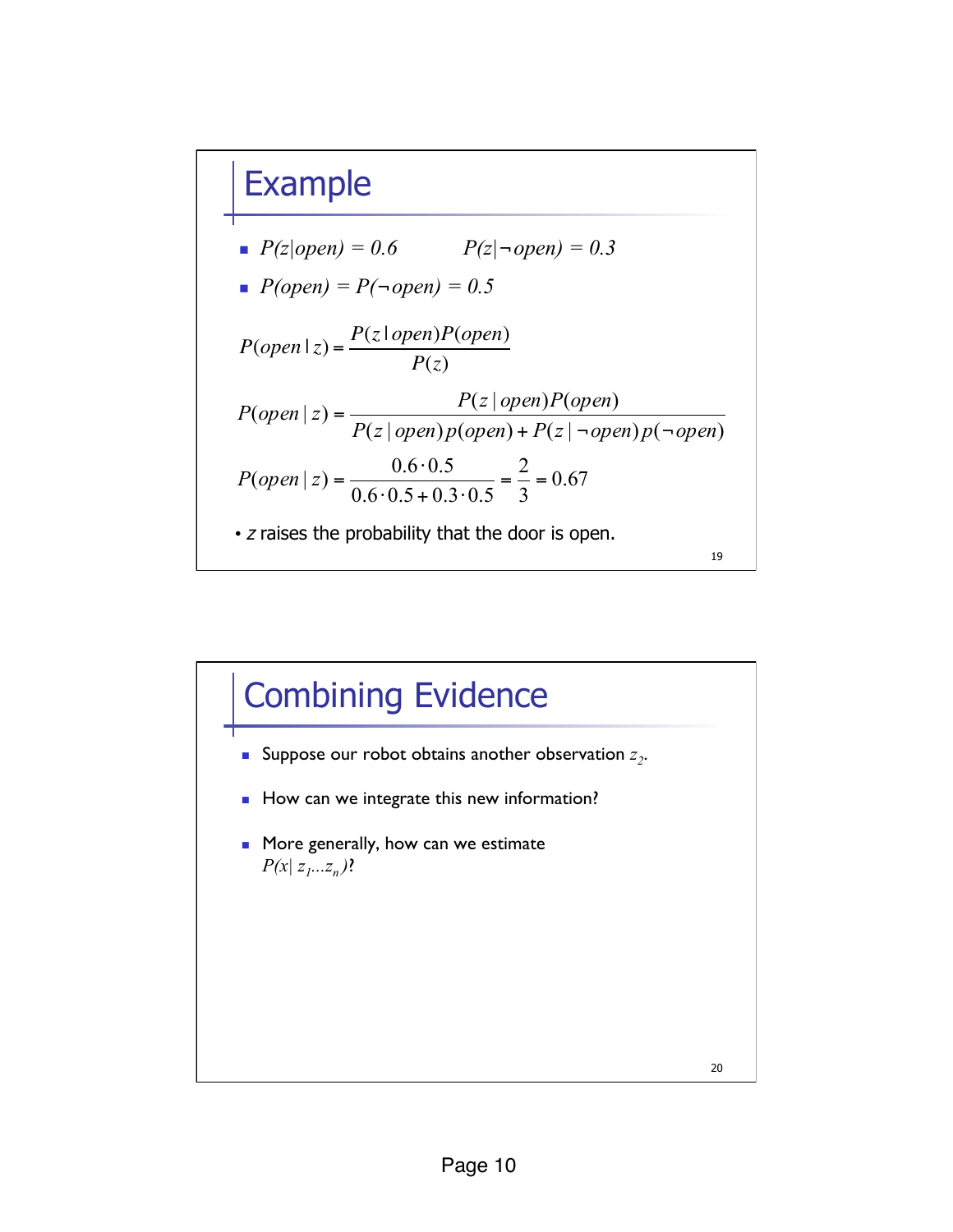# Recursive Bayesian Updating

$$
P(x \mid z_1,..., z_n) = \frac{P(z_n \mid x, z_1,..., z_{n-1}) P(x \mid z_1,..., z_{n-1})}{P(z_n \mid z_1,..., z_{n-1})}
$$

**Markov assumption:**  $z_n$  is independent of  $z_1, \ldots, z_{n-1}$  if we know *x.* 

$$
P(x \mid z_1, ..., z_n) = \frac{P(z_n \mid x) P(x \mid z_1, ..., z_{n-1})}{P(z_n \mid z_1, ..., z_{n-1})}
$$
  
=  $\eta P(z_n \mid x) P(x \mid z_1, ..., z_{n-1})$   
=  $\eta_{1...n} \left( \prod_{i=1...n} P(z_i \mid x) \right) P(x)$ 

21

**Example: Second Measurement**  
\n• 
$$
P(z_2|open) = 0.5
$$
  $P(z_2|\neg open) = 0.6$   
\n•  $P(open|z_1)=2/3$   
\n $P(open|z_2,z_1) = \frac{P(z_2|open) P(open|z_1)}{P(z_2|open) P(open|z_1) + P(z_2|¬open) P(¬open|z_1)}$   
\n
$$
= \frac{\frac{1}{2} \cdot \frac{2}{3}}{\frac{1}{2} \cdot \frac{2}{3} + \frac{3}{5} \cdot \frac{1}{3}} = \frac{5}{8} = 0.625
$$
  
\n•  $z_2$  lowers the probability that the door is open.